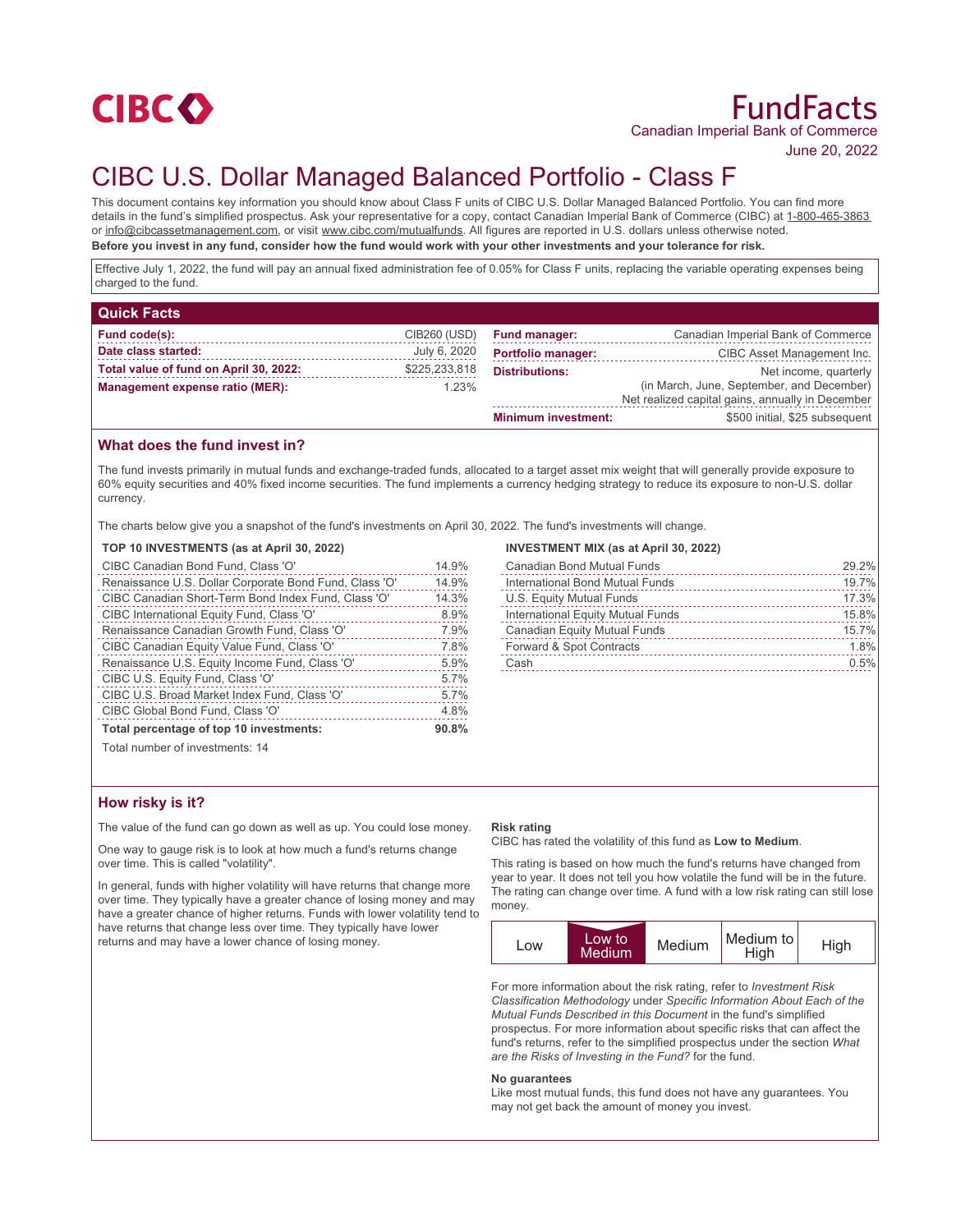## **How has the fund performed?**

This section tells you how Class F units of the fund have performed over the past year. Returns are after expenses have been deducted. These expenses reduce the fund's returns.

#### **YEAR-BY-YEAR RETURNS**

This chart shows how Class F units of the fund performed in the past calendar year. The range of returns and change from year to year can help you assess how risky the fund has been in the past. It does not tell you how the fund will perform in the future.

| 25%<br>20%<br>15%<br>10%<br>5%<br>$0\%$<br>-5%<br>-10%<br>-15% | 9.7  |
|----------------------------------------------------------------|------|
|                                                                |      |
|                                                                |      |
|                                                                | 2021 |

#### **BEST AND WORST 3-MONTH RETURNS**

This table shows the best and worst returns for Class F units of the fund in a 3-month period over the past calendar year. The best and worst 3-month returns could be higher or lower in the future. Consider how much of a loss you could afford to take in a short period of time.

|                    | Return   | $\parallel$ 3 months ending | If you invested \$1,000 at the beginning of the period |
|--------------------|----------|-----------------------------|--------------------------------------------------------|
| <b>Best return</b> | $4.9\%$  | May 31, 2021                | Your investment would rise to \$1,049                  |
| Worst return       | $-0.3\%$ | November 30, 2021           | Your investment would drop to \$997                    |

#### **AVERAGE RETURN**

The annual compounded return of Class F units of the fund since July 6, 2020 was 5.4%. If you had invested \$1,000 in the fund on July 6, 2020, your investment would be worth \$1,101 as at April 30, 2022.

| Who is this fund for?                                                                                                                                                                                                      | A word about tax                                                                                                                                                                                                                                                                                     |
|----------------------------------------------------------------------------------------------------------------------------------------------------------------------------------------------------------------------------|------------------------------------------------------------------------------------------------------------------------------------------------------------------------------------------------------------------------------------------------------------------------------------------------------|
| Investors who:<br>• are seeking diversification by having some exposure to the U.S. dollar;<br>• are seeking a balance between income and long-term capital growth;<br>and<br>• are investing for the medium to long term. | In general, you will have to pay income tax on any money you make on a<br>fund. How much you pay depends on the tax laws where you live and<br>whether or not you hold the fund in a registered plan such as a<br>Registered Retirement Savings Plan (RRSP) or a Tax-Free Savings<br>Account (TFSA). |
| You must use U.S. dollars to buy this fund.                                                                                                                                                                                | Keep in mind that if you hold your fund in a non-registered plan, fund<br>distributions are included in your taxable income, whether you receive<br>them in cash or have them reinvested.                                                                                                            |

## **How much does it cost?**

The following tables show the fees and expenses you could pay to buy, own, and sell Class F units of the fund. The fees and expenses - including any commissions - can vary among classes of a fund and among funds. Higher commissions can influence representatives to recommend one investment over another. Ask about other funds and investments that may be suitable for you at a lower cost.

#### **1. SALES CHARGES**

There are no sales charges payable when you buy, switch, or sell Class F units of the fund.